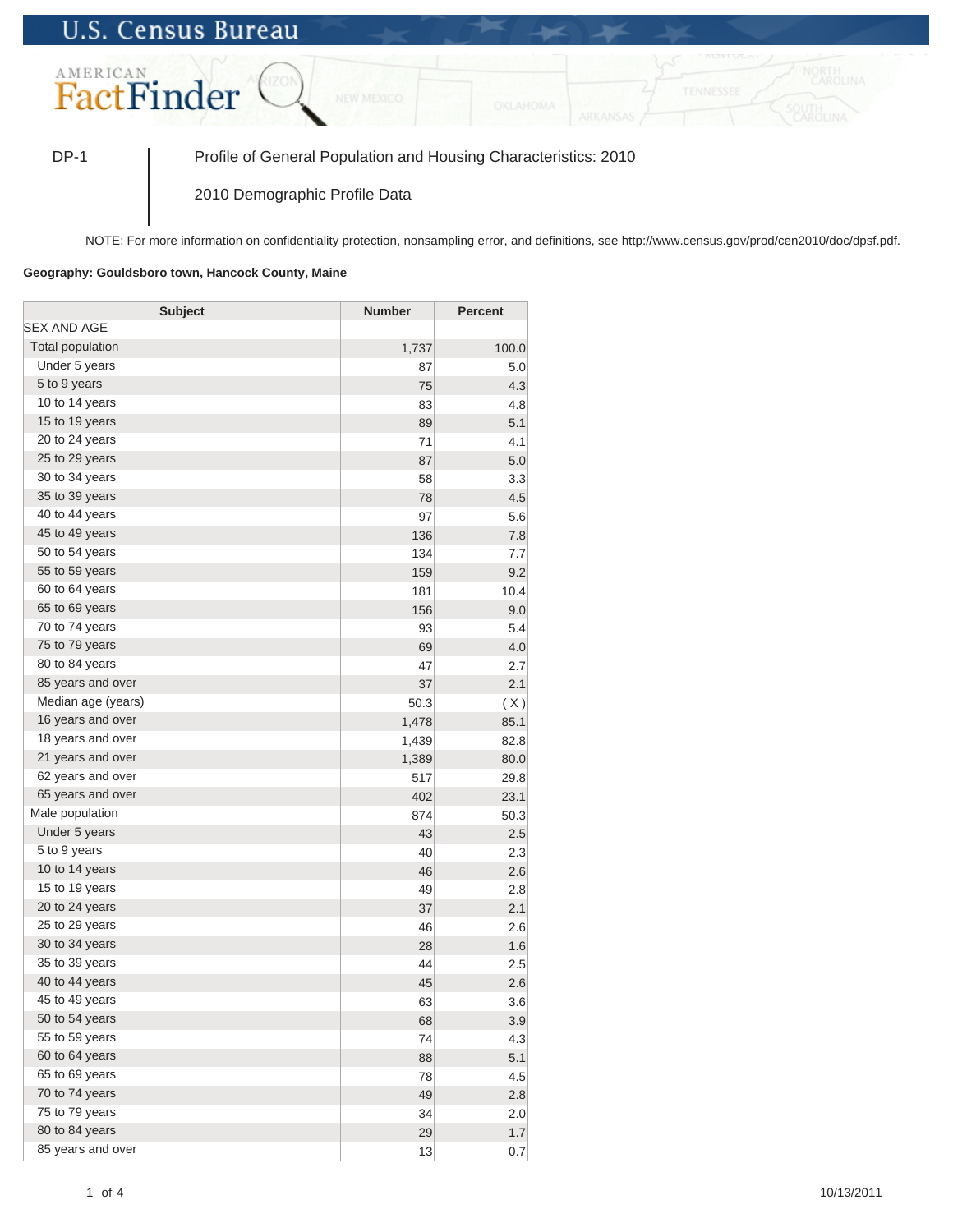| <b>Subject</b>                                                    | <b>Number</b> | <b>Percent</b> |
|-------------------------------------------------------------------|---------------|----------------|
| Median age (years)                                                | 49.7          | (X)            |
| 16 years and over                                                 | 739           | 42.5           |
| 18 years and over                                                 | 715           | 41.2           |
| 21 years and over                                                 | 688           | 39.6           |
| 62 years and over                                                 | 263           | 15.1           |
| 65 years and over                                                 | 203           | 11.7           |
| Female population                                                 | 863           | 49.7           |
| Under 5 years                                                     | 44            | 2.5            |
| 5 to 9 years                                                      | 35            | 2.0            |
| 10 to 14 years                                                    | 37            | 2.1            |
| 15 to 19 years                                                    | 40            | 2.3            |
| 20 to 24 years                                                    | 34            | 2.0            |
| 25 to 29 years                                                    | 41            | 2.4            |
| 30 to 34 years                                                    | 30            | 1.7            |
| 35 to 39 years                                                    | 34            | 2.0            |
| 40 to 44 years                                                    | 52            | 3.0            |
| 45 to 49 years                                                    | 73            | 4.2            |
| 50 to 54 years                                                    | 66            | 3.8            |
| 55 to 59 years                                                    | 85            | 4.9            |
| 60 to 64 years                                                    | 93            | 5.4            |
| 65 to 69 years                                                    | 78            | 4.5            |
| 70 to 74 years<br>75 to 79 years                                  | 44            | 2.5            |
| 80 to 84 years                                                    | 35            | 2.0            |
|                                                                   | 18            | 1.0            |
| 85 years and over                                                 | 24            | 1.4            |
| Median age (years)                                                | 51.1          | (X)            |
| 16 years and over<br>18 years and over                            | 739           | 42.5           |
| 21 years and over                                                 | 724           | 41.7           |
| 62 years and over                                                 | 701<br>254    | 40.4           |
| 65 years and over                                                 | 199           | 14.6<br>11.5   |
| <b>RACE</b>                                                       |               |                |
| <b>Total population</b>                                           | 1,737         | 100.0          |
| One Race                                                          | 1,727         | 99.4           |
| White                                                             | 1,699         | 97.8           |
| <b>Black or African American</b>                                  | 4             | 0.2            |
| American Indian and Alaska Native                                 | 5             | 0.3            |
| Asian                                                             | 4             | 0.2            |
| Asian Indian                                                      | 0             | 0.0            |
| Chinese                                                           | 0             | 0.0            |
| Filipino                                                          | 1             | 0.1            |
| Japanese                                                          | 0             | 0.0            |
| Korean                                                            | 0             | 0.0            |
| Vietnamese                                                        | 1             | 0.1            |
| Other Asian [1]                                                   | 2             | 0.1            |
| Native Hawaiian and Other Pacific Islander                        | 1             | 0.1            |
| Native Hawaiian                                                   | 0             | 0.0            |
| Guamanian or Chamorro                                             | 1             | 0.1            |
| Samoan                                                            | 0             | 0.0            |
| Other Pacific Islander [2]                                        | 0             | 0.0            |
| Some Other Race                                                   | 14            | 0.8            |
| Two or More Races                                                 | 10            | 0.6            |
| White; American Indian and Alaska Native [3]                      | 2             | 0.1            |
| White; Asian [3]                                                  | 0             | 0.0            |
| White; Black or African American [3]                              | 8             | 0.5            |
| White; Some Other Race [3]                                        | 0             | 0.0            |
| Race alone or in combination with one or more other<br>races: [4] |               |                |
| White                                                             | 1,709         | 98.4           |
| <b>Black or African American</b>                                  | 12            | 0.7            |
| American Indian and Alaska Native                                 | 7             | 0.4            |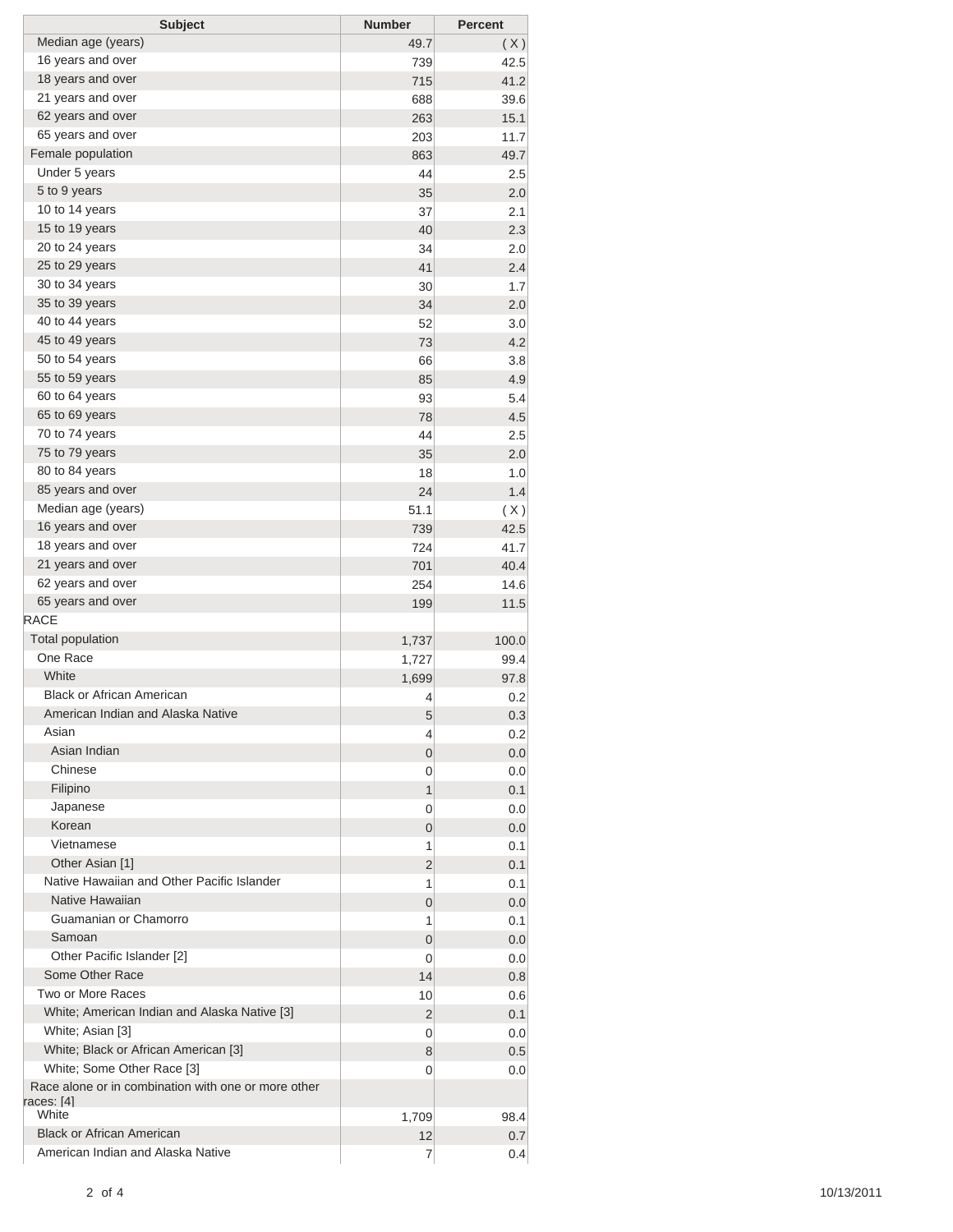| <b>Subject</b>                                   | <b>Number</b>    | <b>Percent</b> |
|--------------------------------------------------|------------------|----------------|
| Asian                                            | $\overline{4}$   | 0.2            |
| Native Hawaiian and Other Pacific Islander       | 1                | 0.1            |
| Some Other Race                                  | 14               | 0.8            |
| <b>HISPANIC OR LATINO</b>                        |                  |                |
| <b>Total population</b>                          | 1,737            | 100.0          |
| Hispanic or Latino (of any race)                 | 41               | 2.4            |
| Mexican                                          | 28               | 1.6            |
| Puerto Rican                                     | 8                | 0.5            |
| Cuban                                            | $\overline{0}$   | 0.0            |
| Other Hispanic or Latino [5]                     | 5                | 0.3            |
| Not Hispanic or Latino                           | 1,696            | 97.6           |
| HISPANIC OR LATINO AND RACE                      |                  |                |
| <b>Total population</b>                          | 1,737            | 100.0          |
| Hispanic or Latino<br>White alone                | 41               | 2.4            |
| Black or African American alone                  | 24               | 1.4            |
| American Indian and Alaska Native alone          | 1                | 0.1            |
| Asian alone                                      | 0                | 0.0            |
| Native Hawaiian and Other Pacific Islander alone | 0                | 0.0            |
| Some Other Race alone                            | 1                | 0.1            |
| Two or More Races                                | 13               | 0.7            |
| Not Hispanic or Latino                           | $\overline{2}$   | 0.1            |
| White alone                                      | 1,696            | 97.6           |
| Black or African American alone                  | 1,675            | 96.4           |
| American Indian and Alaska Native alone          | 3                | 0.2<br>0.3     |
| Asian alone                                      | 5<br>4           | 0.2            |
| Native Hawaiian and Other Pacific Islander alone | $\overline{0}$   | 0.0            |
| Some Other Race alone                            | 1                | 0.1            |
| Two or More Races                                | 8                | 0.5            |
| <b>RELATIONSHIP</b>                              |                  |                |
| <b>Total population</b>                          | 1,737            | 100.0          |
| In households                                    | 1,737            | 100.0          |
| Householder                                      | 773              | 44.5           |
| Spouse [6]                                       | 433              | 24.9           |
| Child                                            | 351              | 20.2           |
| Own child under 18 years                         | 252              | 14.5           |
| Other relatives                                  | 90               | 5.2            |
| Under 18 years                                   | 41               | 2.4            |
| 65 years and over                                | 16               | 0.9            |
| <b>Nonrelatives</b>                              | 90               | 5.2            |
| Under 18 years                                   | 5                | 0.3            |
| 65 years and over                                | 5                | 0.3            |
| Unmarried partner                                | 63               | 3.6            |
| In group quarters                                | 0                | 0.0            |
| Institutionalized population                     | $\boldsymbol{0}$ | 0.0            |
| Male                                             | 0                | 0.0            |
| Female                                           | 0                | 0.0            |
| Noninstitutionalized population                  | 0                | 0.0            |
| Male                                             | 0                | 0.0            |
| Female                                           | 0                | 0.0            |
| <b>HOUSEHOLDS BY TYPE</b>                        |                  |                |
| <b>Total households</b>                          | 773              | 100.0          |
| Family households (families) [7]                 | 528              | 68.3           |
| With own children under 18 years                 | 144              | 18.6           |
| Husband-wife family                              | 433              | 56.0           |
| With own children under 18 years                 | 90               | 11.6           |
| Male householder, no wife present                | 35               | 4.5            |
| With own children under 18 years                 | 19               | 2.5            |
| Female householder, no husband present           | 60               | 7.8            |
| With own children under 18 years                 | 35               | 4.5            |